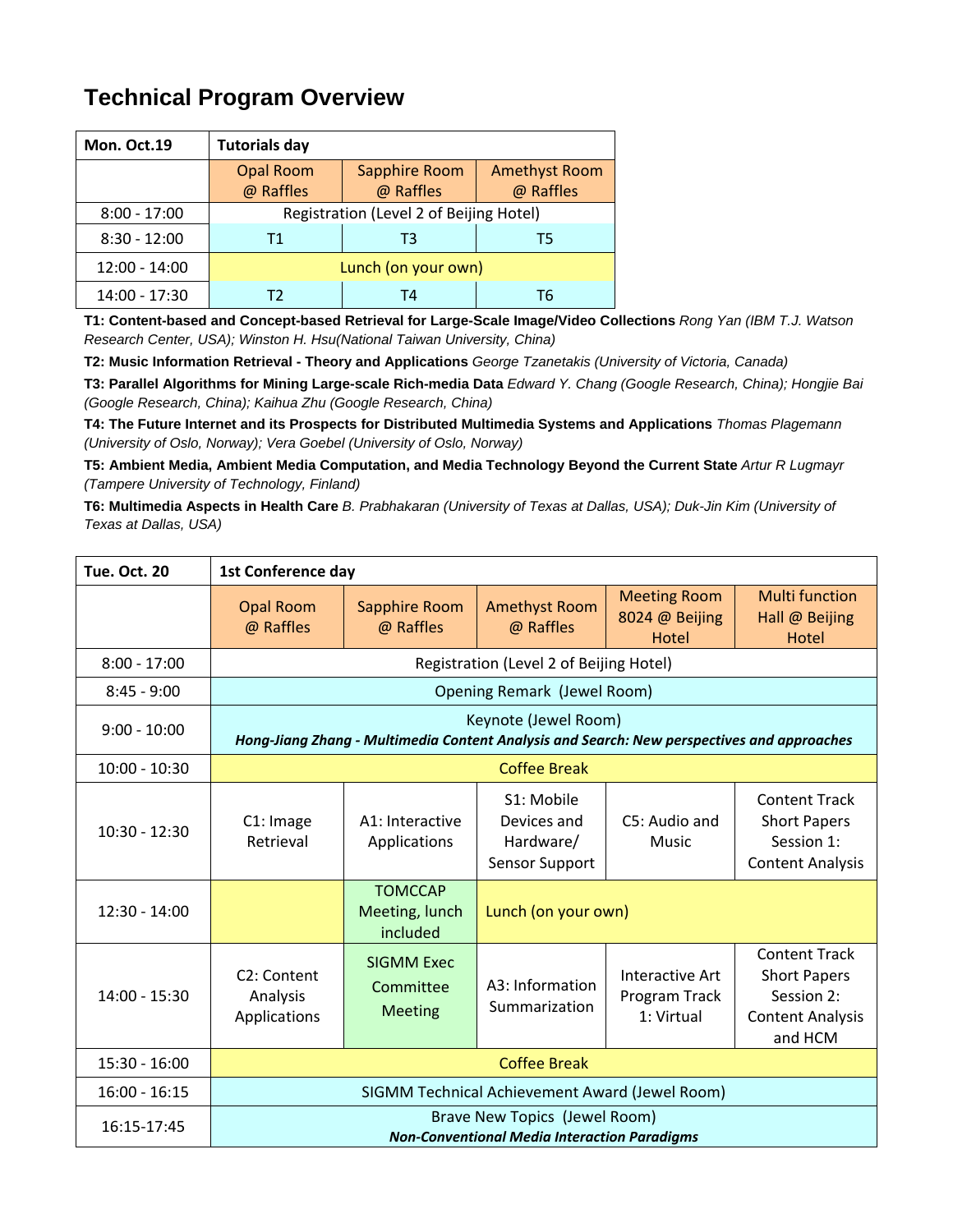|                     |                                                                                                                                              |                                                                                 |                                   | <b>ACM Multimedia 2009</b>                     |                                                  |
|---------------------|----------------------------------------------------------------------------------------------------------------------------------------------|---------------------------------------------------------------------------------|-----------------------------------|------------------------------------------------|--------------------------------------------------|
| 19:00 - 21:00       | Conference Reception (Beijing Film Academy)                                                                                                  |                                                                                 |                                   |                                                |                                                  |
| <b>Wed. Oct. 21</b> | 2nd Conference day                                                                                                                           |                                                                                 |                                   |                                                |                                                  |
|                     | <b>Opal Room</b><br>@ Raffles                                                                                                                | Sapphire Room<br>@ Raffles                                                      | <b>Amethyst Room</b><br>@ Raffles | <b>Meeting Room</b><br>8024 @ Beijing<br>Hotel | <b>Multi function</b><br>Hall @ Beijing<br>Hotel |
| $8:00 - 17:00$      | Registration (Level 2 of Beijing Hotel)                                                                                                      |                                                                                 |                                   |                                                |                                                  |
| $9:00 - 10:00$      | Panel (Jewel Room)<br>Multimedia Content Analysis: Model-based Approaches vs. Data-driven Approaches                                         |                                                                                 |                                   |                                                |                                                  |
| $10:00 - 10:30$     | <b>Coffee Break</b>                                                                                                                          |                                                                                 |                                   |                                                |                                                  |
| $10:30 - 12:30$     | Best Paper Session (Jewel Room)                                                                                                              |                                                                                 |                                   |                                                |                                                  |
| $12:30 - 14:30$     | SIGMM Business Meeting & Lunch (Open to all, and lunch is provided to<br>full registration participants at Quanjude Beijing Duck Restaurant) |                                                                                 |                                   |                                                |                                                  |
| $14:30 - 16:00$     | C3: Image<br>Annotation and<br><b>Tagging</b>                                                                                                | S <sub>2</sub> : Media<br>Streaming and<br><b>Media Content</b><br>Distribution | Doctoral<br>Symposium             | Interactive Art<br>Program Track<br>2: Natural | <b>Technical</b><br>Demonstration<br>session 1   |
| $16:00 - 16:30$     | <b>Coffee Break</b>                                                                                                                          |                                                                                 |                                   |                                                |                                                  |
| $16:30 - 18:00$     | Multimedia Grand Challenge (Jewel Room)                                                                                                      |                                                                                 |                                   |                                                |                                                  |
| $19:00 - 22:00$     | <b>Conference Banquet (Beijing Hotel)</b>                                                                                                    |                                                                                 |                                   |                                                |                                                  |

| <b>Thu. Oct. 22</b> | 3rd Conference day                                                                                     |                                                    |                                      |                                                |                                                                                             |
|---------------------|--------------------------------------------------------------------------------------------------------|----------------------------------------------------|--------------------------------------|------------------------------------------------|---------------------------------------------------------------------------------------------|
|                     | <b>Opal Room</b><br>@ Raffles                                                                          | Sapphire Room<br>@ Raffles                         | <b>Amethyst Room</b><br>@ Raffles    | <b>Meeting Room</b><br>8024 @ Beijing<br>Hotel | <b>Multi function</b><br>Hall @ Beijing<br>Hotel                                            |
| $8:00 - 17:00$      | Registration (Level 2 of Beijing Hotel)                                                                |                                                    |                                      |                                                |                                                                                             |
| $9:00 - 10:00$      | Keynote (Jewel Room)<br>Touradj Ebrahimi - Quality of Multimedia Experience :Past, Present and Future  |                                                    |                                      |                                                |                                                                                             |
| $10:00 - 10:30$     | <b>Coffee Break</b>                                                                                    |                                                    |                                      |                                                |                                                                                             |
| $10:30 - 12:30$     | C4: Video<br>Analysis                                                                                  | A2: Context<br>Awareness                           | H1: Human-<br>Centered<br>Multimedia | Video Program                                  | Applications<br><b>Track Short</b><br><b>Papers Session:</b><br>Applications and<br>Systems |
| $12:30 - 14:00$     |                                                                                                        | <b>Springer MMSJ</b><br>Meeting, lunch<br>included | Lunch (on your own)                  |                                                |                                                                                             |
| 14:00 - 15:30       | Panel (Jewel Room)<br><b>Mobile Media Search: Has Media Search Finally Found its Perfect Platform?</b> |                                                    |                                      |                                                |                                                                                             |
| $15:30 - 16:00$     | <b>Coffee Break</b>                                                                                    |                                                    |                                      |                                                |                                                                                             |

October 19‐24, 2009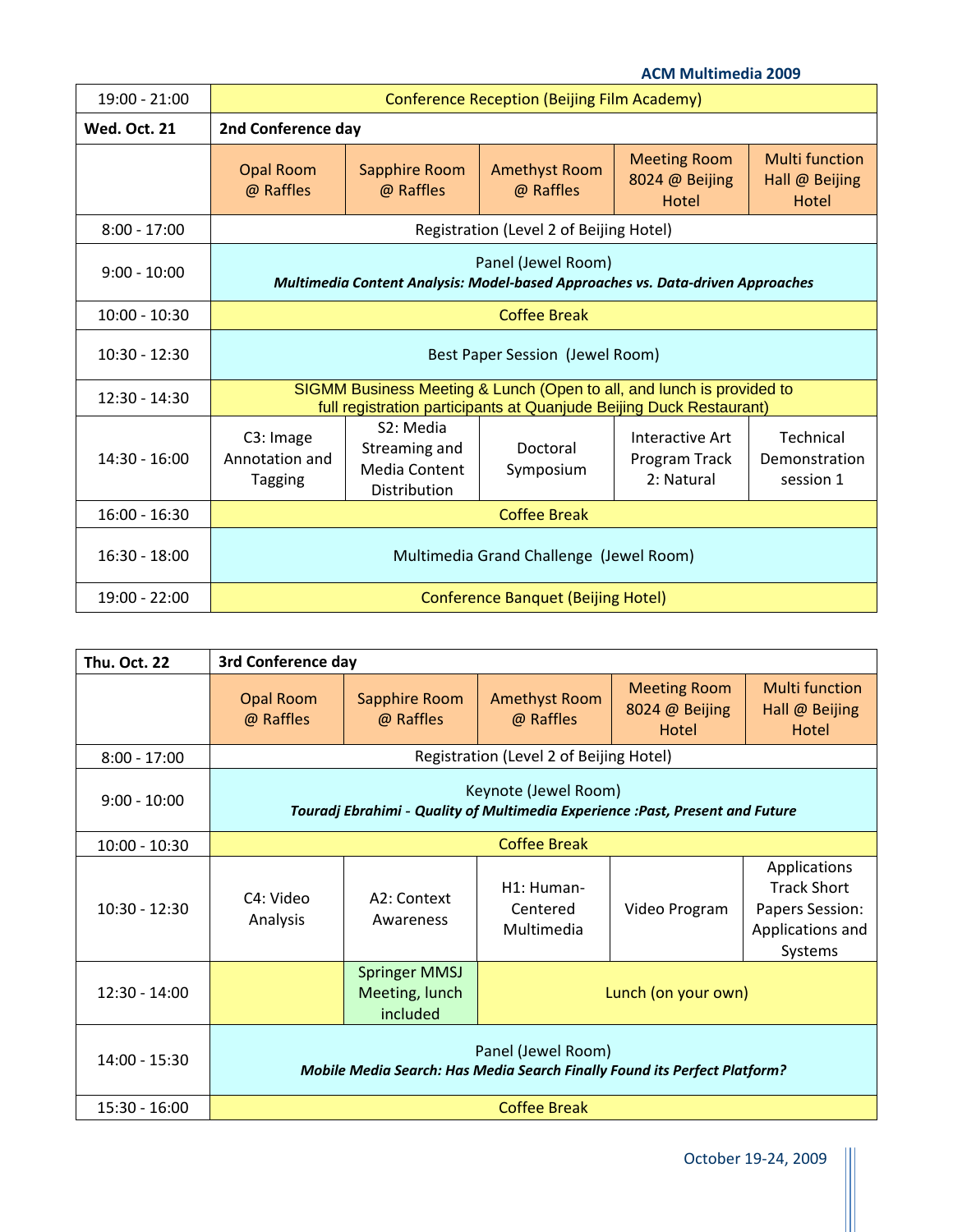## **ACM Multimedia 2009**

| $16:00 - 17:30$ | C6: Learning and<br>Concept<br>Detection | S3+H2: 3D Mesh<br>Streaming | Open Source<br>Software<br>Competition | Interactive Art<br>Program Track<br>3: Visual | Technical<br>Demonstration<br>Session 2 |
|-----------------|------------------------------------------|-----------------------------|----------------------------------------|-----------------------------------------------|-----------------------------------------|
|-----------------|------------------------------------------|-----------------------------|----------------------------------------|-----------------------------------------------|-----------------------------------------|

H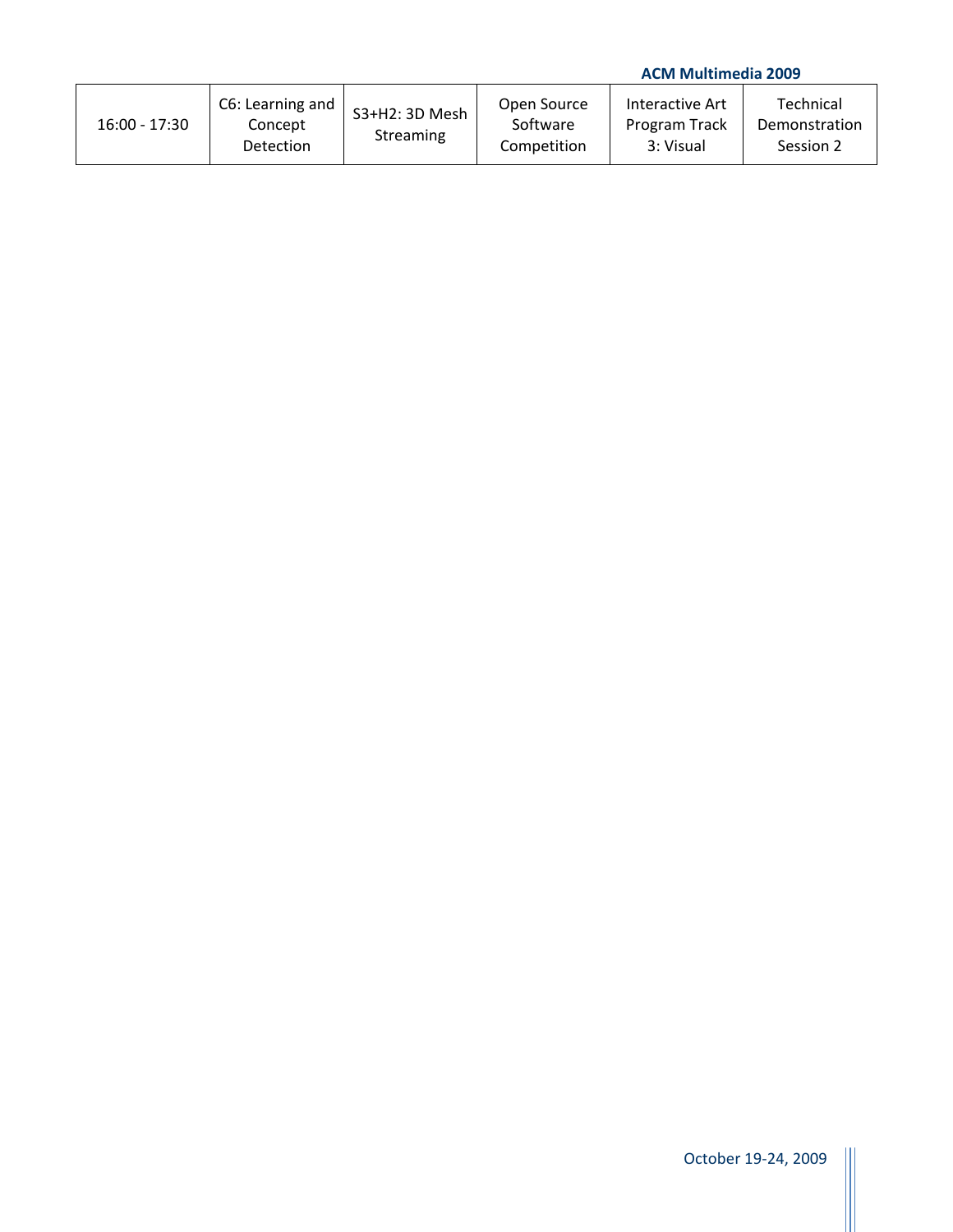# **Technical Program**

í,

## **Day 1: Tuesday, October 20, 2009**

| <b>Opening Remark</b>                                                                                                                                                   |
|-------------------------------------------------------------------------------------------------------------------------------------------------------------------------|
| Tuesday October 20, 2009 8:45-9:00 Hall: Jewel Room                                                                                                                     |
| <b>Keynote 1</b>                                                                                                                                                        |
| Session Chair: Wen Gao (Peking University, China)                                                                                                                       |
| Tuesday October 20, 2009 9:00-10:00 Hall: Jewel Room                                                                                                                    |
| Multimedia Content Analysis and Search: New perspectives and approaches                                                                                                 |
| Hong-Jiang Zhang (Microsoft ATC, China)                                                                                                                                 |
| 10:00 - 10:30 Coffee Break                                                                                                                                              |
| <b>Content Track C1: Image Retrieval</b>                                                                                                                                |
| Session Chair: Qi Tian (Microsoft Research Asia, China)                                                                                                                 |
| Tuesday October 20, 2009 10:30-12:30 Hall: Opal Room @ Raffles                                                                                                          |
| Convex Experimental Design Using Manifold Structure for Image Retrieval: Lijun Zhang, Chun Chen, Wei Chen,<br>Jiajun Bu, Deng Cai, Xiaofei He                           |
| Using Large-Scale Web Data to Facilitate Textual Query Based Retrieval of Consumer Photos: Yiming Liu, Dong Xu,<br>Ivor W. Tsang, Jiebo Luo                             |
| Query Expansion for Hash-based Image Object Retrieval: Yin-Hsi Kuo, Kuan-Ting Chen, Chien-Hsing Chiang, Winsto Hsu                                                      |
| Descriptive Visual Words and Visual Phrases for Image Applications: Shiliang Zhang, Qi Tian, Gang Hua; Qingming<br>Huang, Shipeng Li                                    |
| <b>Application Track A1: Interactive Applications</b>                                                                                                                   |
| Session Chair: Thomas Haenselmann (University of Mannheim, Germany)                                                                                                     |
| Tuesday October 20, 2009 10:30-12:30 Hall: Sapphire Room @ Raffles                                                                                                      |
| i-m-Tube: an Interactive Multi-Resolution Tubular Display: Jinyao Lin, Yen-Yu Chen, Ju-Chun Ko, HuiShan Kao, Wei-<br>Han Chen, Tsun-Hung Tsai, Su-Chu Hsu, Yi-Ping Hung |
| Identifying News Videos' Ideological Perspectives Using Emphatic Patterns of Visual Concepts: Wei-Hao Lin,<br>Alexander Haputmann                                       |
| RESound: Interactive Sound Rendering for Dynamic Virtual Environments: Micah T Taylor, Anish Chandak, Lakulish<br>Antani, Dinesh Manocha                                |
| Multiple Exhibition Devices in DTV Systems: Luiz Fernando Gomes Soares, Romualdo M. R. Costa, Marcio Ferreira<br>Moreno, Marcelo Ferreira Moreno                        |
| System Track S1: Mobile Devices and Hardware/Sensor Support                                                                                                             |
| Session Chair: Carsten Griwodz (University of Oslo, Norway)                                                                                                             |
| Tuesday October 20, 2009 10:30-12:30 Hall: Amethyst Room @ Raffles                                                                                                      |
| Scalable Computation for Spatially Scalable Video Coding Using NVIDIA CUDA and Multi-core CPU: Yen-Lin<br>Huang, Yun-Chung Shen, Ja-Ling Wu                             |
| Streaming HD H.264 Encoder on Programmable Processors: Nan Wu, Mei Wen, Wei Wu, Ju Ren, Huayou Su,<br>Changging Xun, Chunyuan Zhang                                     |
| SaVE: Sensor-assisted Motion Estimation for Efficient H.264/AVC Video Encoding: Xiaoming Chen, Zhendong<br>Zhao, Ahmad Rahmati, Ye Wang, Lin Zhong                      |
| Real-Time Remote Rendering of 3D Video for Mobile Devices: Shu Shi, Won J. Jeon, Klara Nahrstedt, Roy H.<br>Campbell                                                    |
| <b>Content Track Session C5: Audio and Music</b>                                                                                                                        |
| Session Chair: Zhengyou Zhang (Microsoft Research, USA)                                                                                                                 |
| Tuesday October 20, 2009 10:30-12:30 Hall: Meeting Room 8024 @ Beijing Hotel                                                                                            |
| Unfolding Speaker Clustering Potential: A Biomimetic Approach: Thilo Stadelmann, Bernd Freisleben                                                                       |
| October 19-24, 2009                                                                                                                                                     |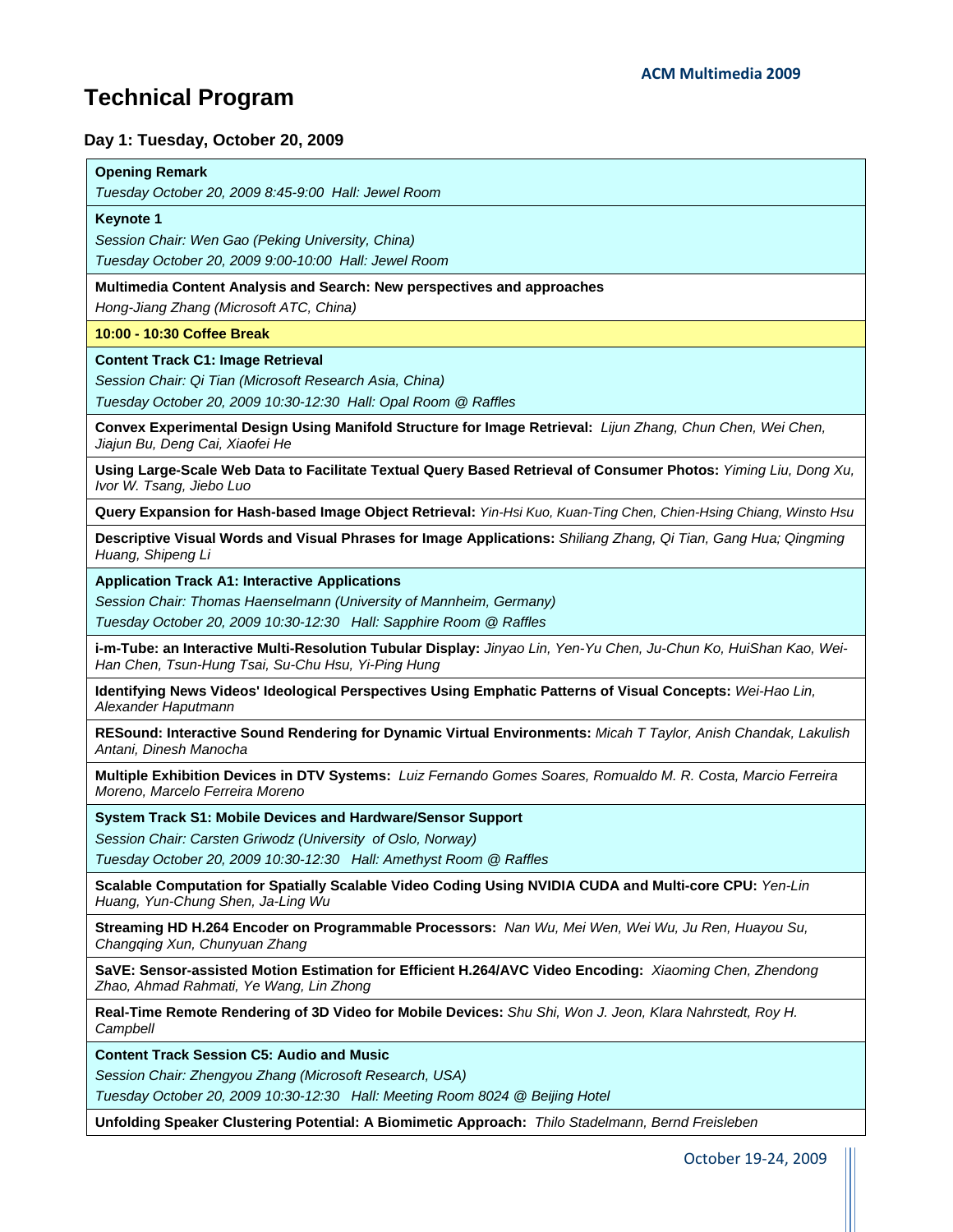**ACM Multimedia 2009**

**Visual Speaker Localization Aided by Acoustic Models:** *Gerald Friedland, Chuohao Yeo, Hayley Hung*

**Changing Timbre and Phrase in Existing Musical Performances as You Like: Manipulations of Single Part Using Harmonic and Inharmonic Models***: N Yasuraoka, T Abe, K Itoyama, T Takahashi, T Ogata, H G Okuno*

**Comprehensive Query-Dependent Fusion using Regression-on-Folksonomies: A Case Study of Multimodal Music Search:** *Bingjun Zhang, Qiaoliang Xiang, Huanhuan Lu, Jialie Shen, Ye Wang*

**Content Track Short Papers Session 1: Content Analysis** 

*Session Chair: Marcel Worring (University of Amsterdam, The Netherlands)* 

*Tuesday October 20, 2009 10:30-12:30 Hall: Multi function Hall @ Beijing Hotel*

**A General Framework for Automatic On-line Replay Detection in Sports Video:** *Bo Han, Yan Yan, Zhenghua Chen, Chang Liu, Weiguo Wu* 

**Localizing Volumetric Motion for Action Recognition in Realistic Videos:** *Xiao Wu, Chong-Wah Ngo, Jintao Li, Yongdong Zhang* 

**Feature Classification for Representative Photo Selection:** *Wei-Ta Chu, Chia-Hung Lin, Jen-Yu Yu* 

**Visual Localization of Non-stationary Sound Sources:** *Yuyu Liu, Yoichi Sato* 

**Incorporating Camera Metadata for Attended Region Detection and Consumer Photo Classification:** *Zhong Li, Hangzai Luo, Jianping Fan* 

**Semi-Supervised Topic Modeling for Image Annotation:** *Yuanlong Shao, Yuan Zhou, Xiaofei He, Deng Cai, Hujun Bao*

**Boosting 3D Object Retrieval by Object Flexibility:** *Boqing Gong, Chunjing Xu, Jianzhuang Liu, Xiaoou Tang* 

**Auto-cut for Web Images:** *Zhuoyuan Chen, Lifeng Sun, Shiqiang Yang* 

**CoBoost Learning of Visual Categories with 1st and 2nd Order Features from Google Images:** *Xi Liu, Zhiping Shi, Zhixin Li, Zhongzhi Shi* 

**Video Completion via Motion Guided Spatial-Temporal Global Optimization:** *Ming Liu, Shifeng Chen, Jianzhuang Liu, Xiaoou Tang* 

**Photo Assessment based on Computational Visual Attention Model:** *Xiaoshuai Sun, Hongxun Yao, Rongrong Ji, Shaohui Liu*

**Interactive Objects Retrieval with Efficient Boosting:** *Saloua LITAYEM, Alexis JOLY, Nozha BOUJEMAA*

**Near-Duplicate Video Matching with Transformation Recognition:** *Zhipeng Wu, Shuqiang Jiang, Qingming Huang*

**Visual Attention Analysis by Pseudo Gravitational Field:** *Yezhou Yang, Mingli Song, Na Li, Jiajun Bu, Chun Chen*

**Locally Non-negative Linear Structure Learning for Interactive Image Retrieval:** *Lei Bao, Juan Cao, Tian Xia, Yong-Dong Zhang, Jintao Li*

**Perceptual Quality Assessment Based on Visual Attention Analysis:** *Junyong You, Andrew Perkis, Miska M. Hannuksela, Moncef Gabbouj*

**Latent Topic Driving Model for Movie Affective Scene Classification:** *Go Irie, Kota Hidaka, Takashi Satou, Akira Kojima, Toshihiko Yamasaki, Kiyoharu Aizawa*

**Automatic Facial Expression Recognition on a Single 3D Face by Exploring Shape Deformation:** *Boqing Gong, Yueming Wang, Jianzhuang Liu, Xiaoou Tang*

**Tag Refinement by Regularized LDA:** *Hao Xu, Jingdong Wang, Xian-Sheng Hua, Shipeng Li*

**Tensor Distance based Multilinear Multidimensional Scaling for Image and Video Analysis:** *Yang Liu, Yan Liu*

**Logo Retrieval with A Contrario Visual Query Expansion:** *alexis joly, olivier buisson*

**Automatic Role Recognition in Multiparty Recordings Using Social Networks and Probabilistic Sequential Models:**  *Sarah Favre, Alfred Dielmann, Alessandro Vinciarelli*

**Vocabulary-based Hashing for Image Search:** *Yingyu Liang, Jianmin Li, Bo Zhang*

**Automatic and Instant Ring Tone Generation Based on Music Structure Analysis:** *Tong Zhang, Chee Keat Fong, Linxing Xiao, Jie Zhou*

**Face Based Image Navigation and Search:** *Tong Zhang, Jun Xiao, Di Wen, Xiaoqing Ding*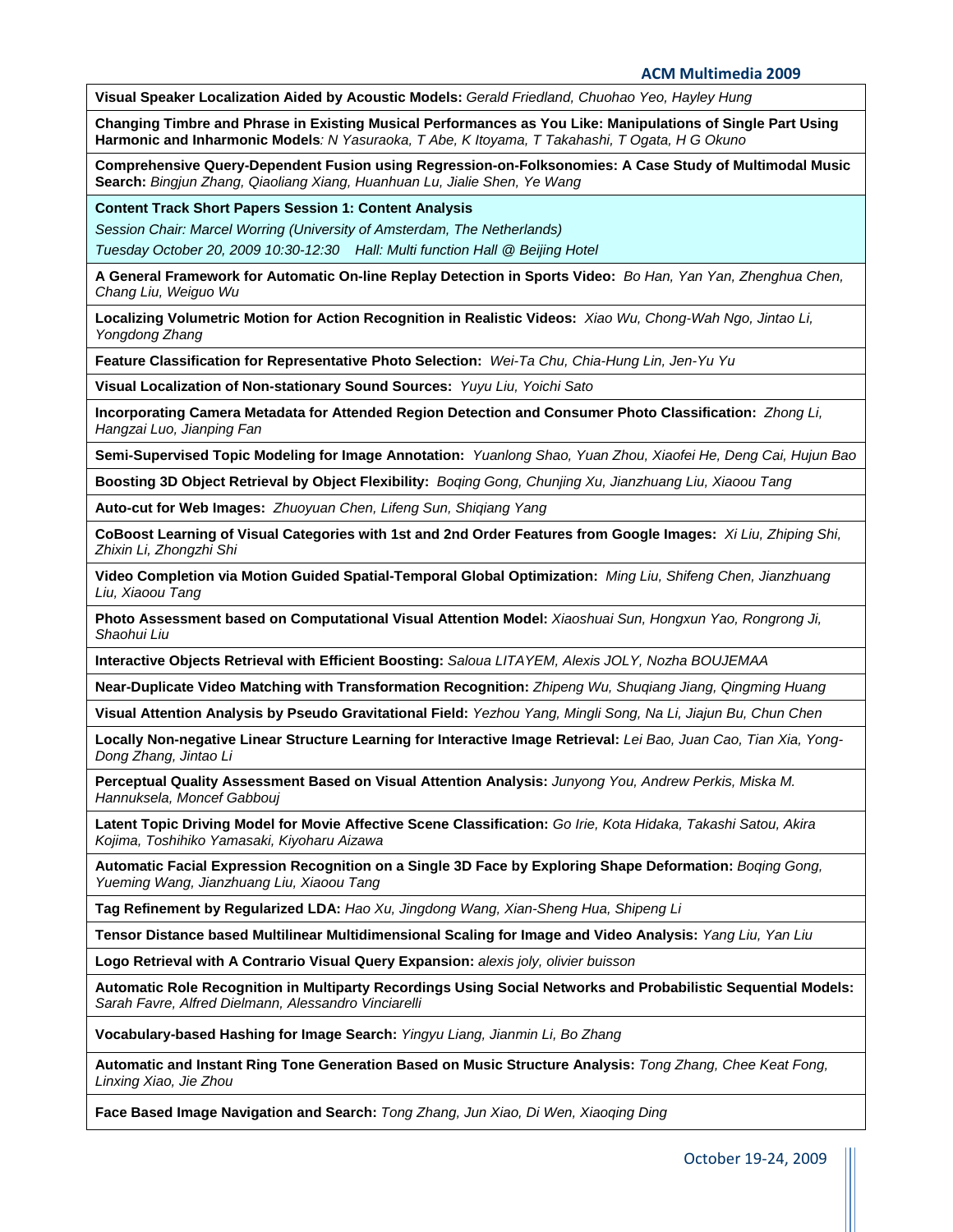**Detecting Pornographic Video Content by Combining Image Features with Motion Information:** *Christian Jansohn, Adrian Ulges, Thomas M. Breuel*

**Semantic Video Search using Natural Language Queries:** *Asaad Hakeem, Mun Wai Lee, Omar Javed, Niels Haering*

**Automatic, Efficient, Temporally-Coherent Video Enhancement for Large Scale Applications:** *George D Toderici, Jay Yagnik*

**What is a Complete Set of Keywords for Image Description & Annotation on the Web:** *Xianming Liu, Hongxun Yao, Rongrong Ji, Pengfei Xu, Xiaoshuai Sun*

**Temporal Spectral Residual: Fast Motion Saliency Detection:** *Xinyi Cui, Qingshan Liu, Dimitris Metaxas*

**Event Recognition from Photo Collections via PageRank:** *Naveed Imran, Jingen Liu, Jiebo Luo, Mubarak Shah*

**Visual Language Model for Face Clustering in Consumer Photos:** *Wei-Ta Chu, Ya-Lin Lee, Jen-Yu Yu*

**Face Image Modeling by Multilinear Subspace Analysis with Missing Values:** *Xin Geng, Kate Smith-Miles, Zhi-Hua Zhou, Liang Wang*

**12:30 – 14:00 Lunch** 

**Content Track C2: Content Analysis Applications** 

*Session Chair: Shuicheng Yan (National University of Singapore, Singapore)* 

*Tuesday October 20, 2009 14:00-15:30 Hall: Opal Room @ Raffles*

**Web Image Mining Towards Universal Age Estimator:** *Bingbing Ni, Zheng Song, Shuicheng Yan*

**Novel Stream Mining for Audio Steganalysis:** *Qingzhong Liu, Andrew H. Sung, Mengyu Qiao*

**Mining City Landmarks from Blogs by Graph Modeling:** *Rongrong Ji, Xing Xie, Hongxun Yao, Wei-Ying Ma*

**Applications Track A3: Information Summarization** 

*Session Chair: Tao Mei (Microsoft Research Asia, China)* 

*Tuesday October 20, 2009 14:00-15:30 Hall: Amethyst Room @ Raffles*

**Manipulating Lossless Video in the Compressed Domain:** *William Thies, Steven Hall, Saman Amarasinghe*

**Local Summarization and Multi-Level LSH for Retrieving Multi-Variant Audio Tracks:** *Yi Yu, Michel Crucianu, Vincent Oria, Lei Chen*

**Near-Lossless Video Summarization:** *Lin-Xie Tang, Tao Mei, Xian-Sheng Hua*

**Interactive Art Program Track 1: Virtual** 

*Session Chair: Frank Nack (University of Amsterdam, The Netherlands)* 

*Tuesday October 20, 2009 14:00-15:30 Hall: Meeting Room 8024 @ Beijing Hotel*

**Tabula ex-cambio:** *Vincenzo Lombardo, Andrea Valle, Fabrizio Nunnari*

**Concept, Content and the Convict:** *Mika Lumi Tuomola, Teemu Korpilahti, Jaakko Pesonen, Abhigyan Singh, Robert Villa, P. Punitha, Yue Feng, Joemon M. Jose*

**Content Track Short Papers Session 2: Content Analysis and HCM** 

*Session Chair: Vidya Setlur (Nokia Research)* 

*Tuesday October 20, 2009 14:00-15:30 Hall: Multi function Hall @ Beijing Hotel*

**A Compact, Effective Descriptor for Video Copy Detection:** *Mei-Chen Yeh, Kwang-Ting Cheng*

**Secure and Robust SIFT:** *Chao-Yung Hsu, Chun-Shien Lu, Soo-Chang Pei*

**Preserving Topological Information in Sub-Trajectories-based Representation for Spatio-Temporal Trajectories Indexing and Retrieval:** *Minh-Son Dao, Ishan Nath Sharma, Noboru Babaguchi*

**Distribution-based Concept Selection for Concept-based Video Retrieval***: Juan Cao, HongFang Jing, Chong-Wah Ngo, YongDong Zhang*

Webpage Segmentation for Extracting Images and Their Surrounding Contextual Information: *Fariza Fauzi, Jer-Lang Hong, Mohammed Belkhatir*

**Automatic Sports Genre Categorization and View-type Classification over Large-scale Dataset:** *Lingfang Li, Ning Zhang, Lingyu Duan, Qingming Huang, Jun Du, Ling Guan*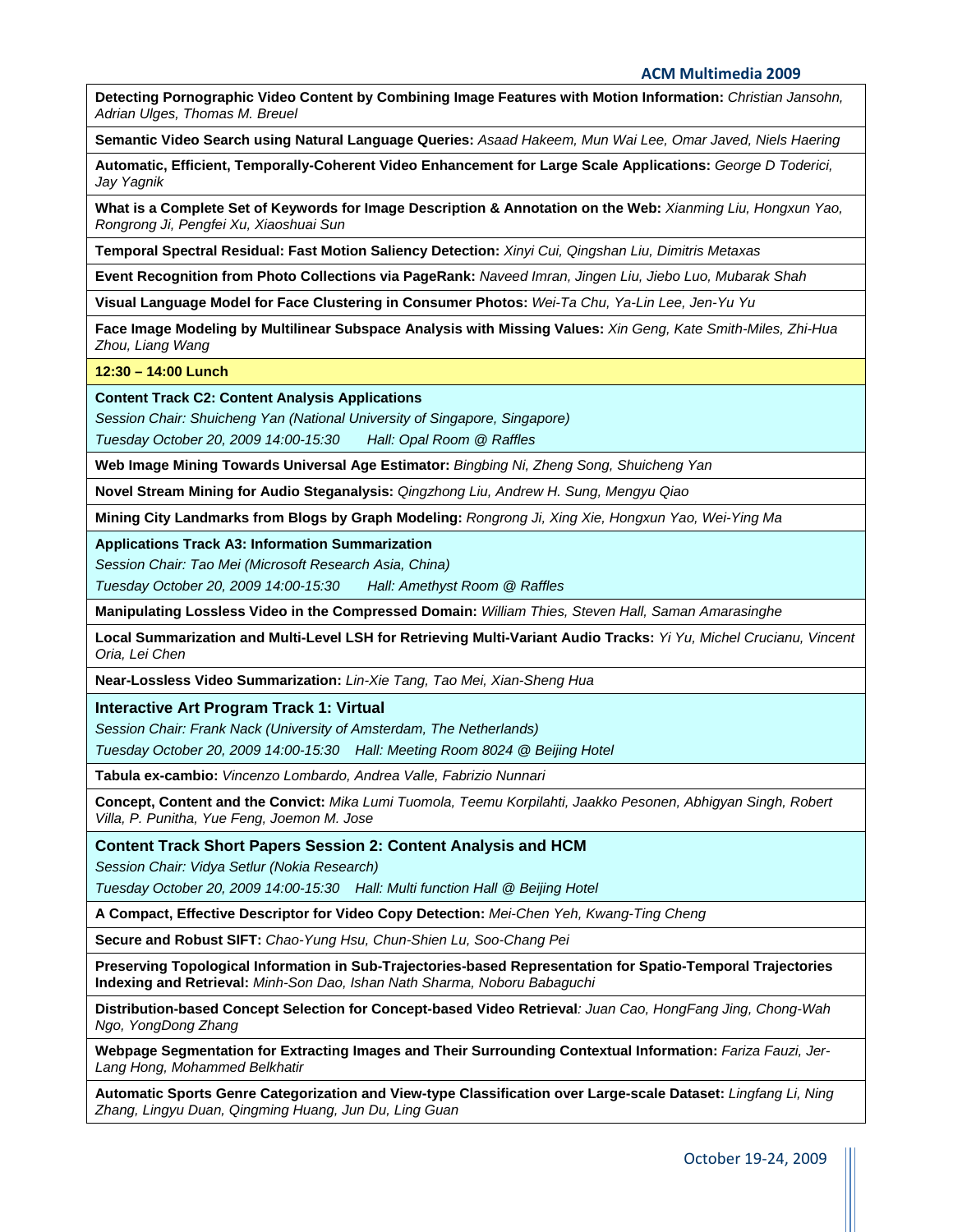**ACM Multimedia 2009**

**Lightweight Web Image Reranking:** *Adrian Popescu, Pierre-Alain Moëllic, Ioannis Kanellos, Rémi, Landais*

**Visual Categorization with Negative Examples for Free:** *Xirong Li, Cees G. M. Snoek*

**Multi-modal Scene Segmentation Using Scene Transition Graphs:** *Panagiotis Sidiropoulos, Vasileios Mezaris, Ioannis Kompatsiaris, Hugo Meinedo, Isabel Trancoso*

**Sensation-based Photo Cropping:** *Masashi Nishiyama, Takahiro Okabe, Yoichi Sato, Imari Sato*

**Deep Exploration for Experiential Image Retrieval:** *Bart Thomee, Mark J. Huiskes, Erwin Bakker, Michael S. Lew*

**Adaptive, Selective, Automatic Tonal Enhancement of Faces:** *Hrishikesh Aradhye, George Toderici, Jay Yagnik*

**Investigating the use of Visual Focus of Attention for Audio-Visual Speaker Diarisation:** *Giulia Garau, Sileye Ba, Herve Bourlard, Jean-Marc Odobez*

**An Interactive and Multi-level Framework for Summarising User Generated Videos:** *Saman H. Cooray, Herve Bredin, Li-Qun Xu, Noel E. O'Connor*

**Image Co-clustering with Multi-modality Features and User Feedbacks:** *Yanhua Chen, Ming Dong, Wanggen Wan*

**Transfer Non-metric Measures into Metric for Similarity Search:** *Danzhou Liu, Kien A. Hua*

**Signature Quadratic Form Distances for Content-Based Similarity:** *Christian Beecks, Merih Seran Uysal, Thomas Seidl*

**Fast Near Duplicate Detection for Personal Image Collections:** *Feng Tang, Yuli Gao*

**Improving Automatic Music Tag Annotation Using Stacked Generalization Of Probabilistic SVM Outputs:** *Steven R Ness, Anthony Theocharis, Luis Gustavo Martins, George Tzanetakis*

**Close & Closer: Social Cluster and Closeness from Photo Collections:** *Peng Wu, Dan Tretter*

**SVR-based Music Mood Classification and Context-based Music Recommendation:** *Seungmin Rho, Byeong-jun Han, Eenjun Hwang*

**Image Completion Using Structural Priority Belief Propagation:** *Yingzhen Yang, Yin Zhu, Qunsheng Peng*

**VideoMule: A Consensus Learning Approach to Multi-Label Classification from Noisy User-Generated Videos:**  *Chandrasekar Ramachandran, Rahul Malik, Xin Jin, Jing Gao, Klara Nahrstedt, Jiawei Han*

**Query Aware Visual Similarity Propagation for Image Search Reranking:** *Li Wang, Linjun Yang, Xinmei Tian*

**Automated localization of affective objects and actions inimages via caption text-cum-eye gaze analysis:**  *Ramanathan Subramanian, Harish Katti, Raymond Huang, Chua Tat-Seng, Mohan Kankanhalli* 

**Automatic Prediction of Individual Performance from Thin Slices of Social Behavior:** *Bruno Lepri, Nadia Mana, Alessandro Cappelletti, Fabio Pianesi* 

**Routine Classification through Sequence Alignment:** *Driss Choujaa, Naranker Dulay* 

**Comparing Fact Finding Tasks and User Survey for Evaluating a Video Browsing Tool:** *Werner Bailer, Herwig Rehatschek* 

**Interactive 3D Caricature Generation Based on Double Sampling:** *Jinjing Xie, Yiqiang Chen, Junfa Liu, Chunyan Miao, Xingyu Gao*

**W2ANE: When Words Are Not Enough ----- Online Multimedia Language Assistant for People with Aphasia:**  *Xiaojuan Ma, Sonya Nikolova, Perry R. Cook*

**Feature Selection for Fast Speech Emotion Recognition:** *Luming Zhang, Mingli Song, Na Li, Jiajun Bu, Chun Chen*

**FreeEye - Interactive Intuitive Interface for Large-scale Image Browsing:** *Kan Ren, Janko Calic*

**Motion-Path based Gesture Interaction with Smart Home Services:** *ASM Mahfujur Rahman, M. Anwar Hossain, Jorge Parra, Abdulmotaleb El Saddik*

**An Active Learning Approach for Segmenting Human Activity Datasets:** *Liyue Zhao, Gita Sukthankar*

**15:30 – 16:00 Coffee Break** 

**SIGMM Technical Achievement Award** 

*Session Chair: Klara Nahrstedt (University of Illinois, Urbana-Champaign, USA) Tuesday October 20, 2009 16:00-16:15 Hall: Jewel Room*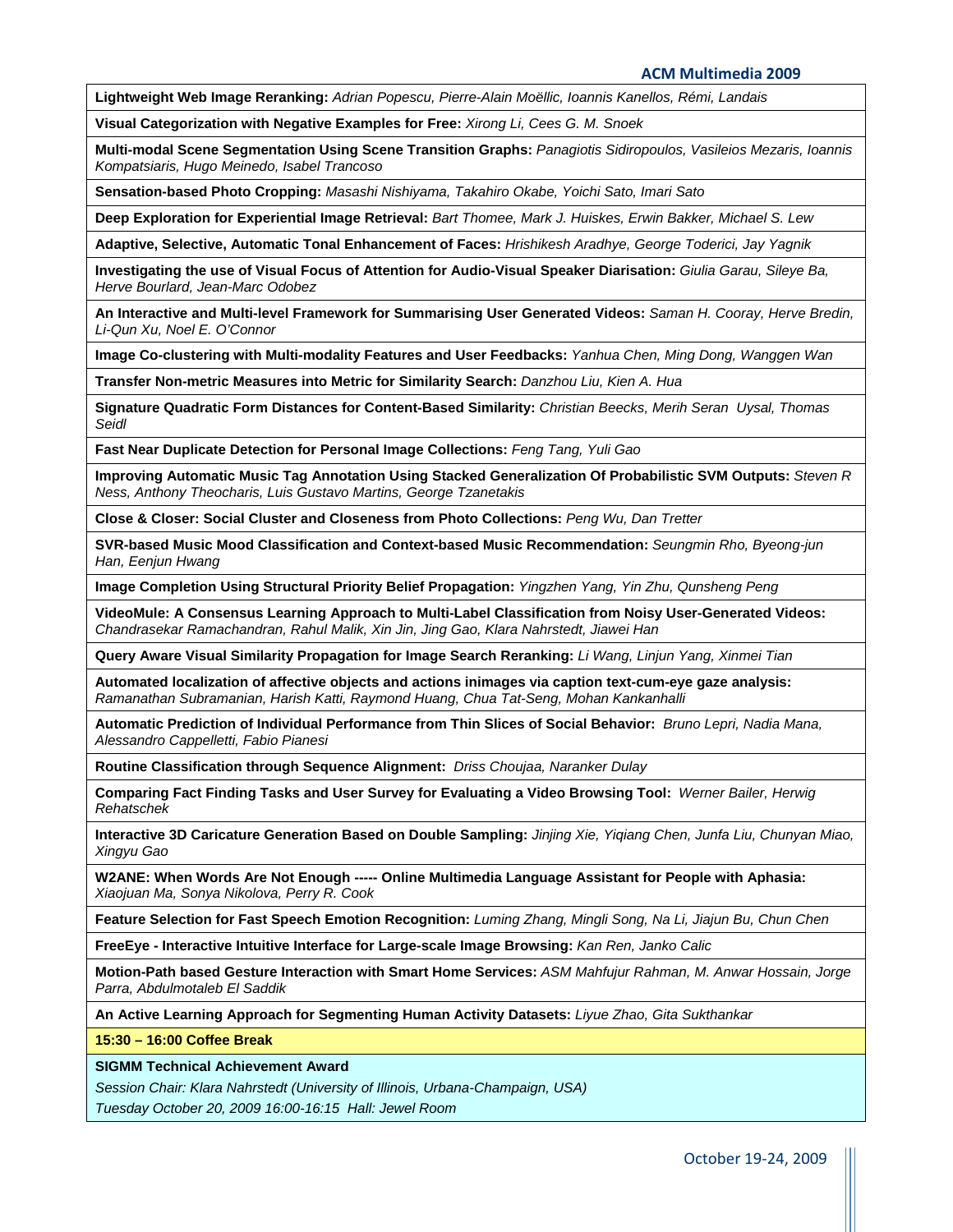#### **Brave New Topic: Non-Conventional Media Interaction Paradigms**

*Session Chair: Shih-Fu Chang (Columbia University, USA) and Lexing Xie (IBM Research, USA) Tuesday October 20, 2009 16:15-17:45 Hall: Jewel Room*

**Beyond Flat Surface Computing: Challenges of Depth-Aware and Curved Interfaces:** *Hrvoje Benko*

**Brain State Decoding for Rapid Image Retrieval:** *Jun Wang, Eric Pohlmeyer, Barbara Hanna, Yu-Gang Jiang, Paul Sajda, Shih-Fu Chang*

#### **Panel: Non-Conventional Media Interaction Paradigms**

Panelists: *Hrvoje Benko (Microsoft Research), Paul Sajda (Columbia University), Kiyoharu Aizawa (Tokyo University), Michelle Zhou (IBM China Research)*

**19:00 – 21:00 Conference Reception (Beijing Film Academy)** 

#### **Day 2: Wednesday, October 21, 2009**

#### **Panel: Multimedia Content Analysis: Model-based Approaches vs. Data-driven Approaches**

*Session Chairs: Ramesh Jain (University of California at Irvine, USA) and Chang Wen Chen (State University of New York at Buffalo, USA)* 

*Wednesday October 21, 2009 9:00-10:00 Hall: Jewel Room*

**Organizers:** *Lei Zhang (Microsoft Research Asia, CN); Qi Tian (Microsoft Research Asia, CN)*

**Panelists:** *Edward Chang (Google China, CN); Bo Zhang (Tsinghua University, CN); Wei-Ying Ma (Microsoft Research Asia, CN); Mor Naaman (Rutgers University, US); John Smith (IBM T.J. Watson Research Center, US)*

#### **10:00 - 10:30 Coffee Break**

#### **Best Paper Session**

*Session Chair: Yong Rui (Microsoft, China)* 

*Wednesday October 21, 2009 10:30-12:30 Hall: Jewel Room*

**Short-Term Audio-Visual Atoms for Generic Video Concept Classification:** *Wei Jiang, Courtenay Cotton, Shih-Fu Chang, Dan Ellis, Alexander Loui*

**Visual Query Suggestion:** *Zheng-Jun Zha, Linjun Yang, Tao Mei, Meng Wang, Zengfu Wang*

**Design and Deployment of a Hybrid CDN-P2P System for Live Video Streaming: Experiences with LiveSky:** *Hao Yin, Xuening Liu, Tongyu Zhan, Vyas Sekar, Feng Qiu, Chuang Lin, Hui Zhang, Bo Li*

**Understanding Near-Duplicate Videos: A User-Centric Approach:** *Mauro Cherubini, Rodrigo de Oliveira, Nuria Oliver*

**12:30 - 14:30 Lunch & ACM MM Business Meeting** 

**Content Track C3: Image Annotation and Tagging** 

*Session Chair: Jiebo Luo (Eastman Kodak Company, USA)* 

*Wednesday October 21, 2009 14:30-16:00 Hall: Opal Room @ Raffles*

**Label to Region by Bi-Layer Sparsity Priors:** *Xiaobai Liu, Bin Cheng, Shuicheng Yan, Jinhui Tang, Tat Seng Chua, Hai Jin*

**Enhancing Semantic and Geographic Annotation of Web Images via Logistic Canonical Correlation Regression:**  *Liangliang Cao, Jie Yu, Jiebo Luo, Thomas S. Huang*

**Distance Metric Learning from Uncertain Side Information with Application to Automated Photo Tagging:** *Lei Wu, Steven C.H. Hoi, Rong Jin, Jianke Zhu, Nenghai Yu*

**System Track S2: Media Streaming and Media Content Distribution** 

*Session Chair: Yong Liu (Polytechnic Institute of NYU, USA)* 

*Wednesday October 21, 2009 14:30-16:00 Hall: Sapphire Room @ Raffles*

**Peer-Assisted Packet Loss Repair for IPTV Video Multicast:** *Zhi Li, Xiaoqing Zhu, Ali C Begen, Bernd Girod*

**On Statistical Multiplexing of Variable-Bit-Rate Video Streams in Mobile Systems:** *Cheng-Hsin Hsu, Mohamed Hefeeda*

**The Effectiveness of Intelligent Scheduling for Multicast Video-on-Demand:** *Vaneet Aggarwal, Robert Caldebank, Vijay Gopalakrishnan, Rittwik Jana, K.K. Ramakrishnan, Fang Yu*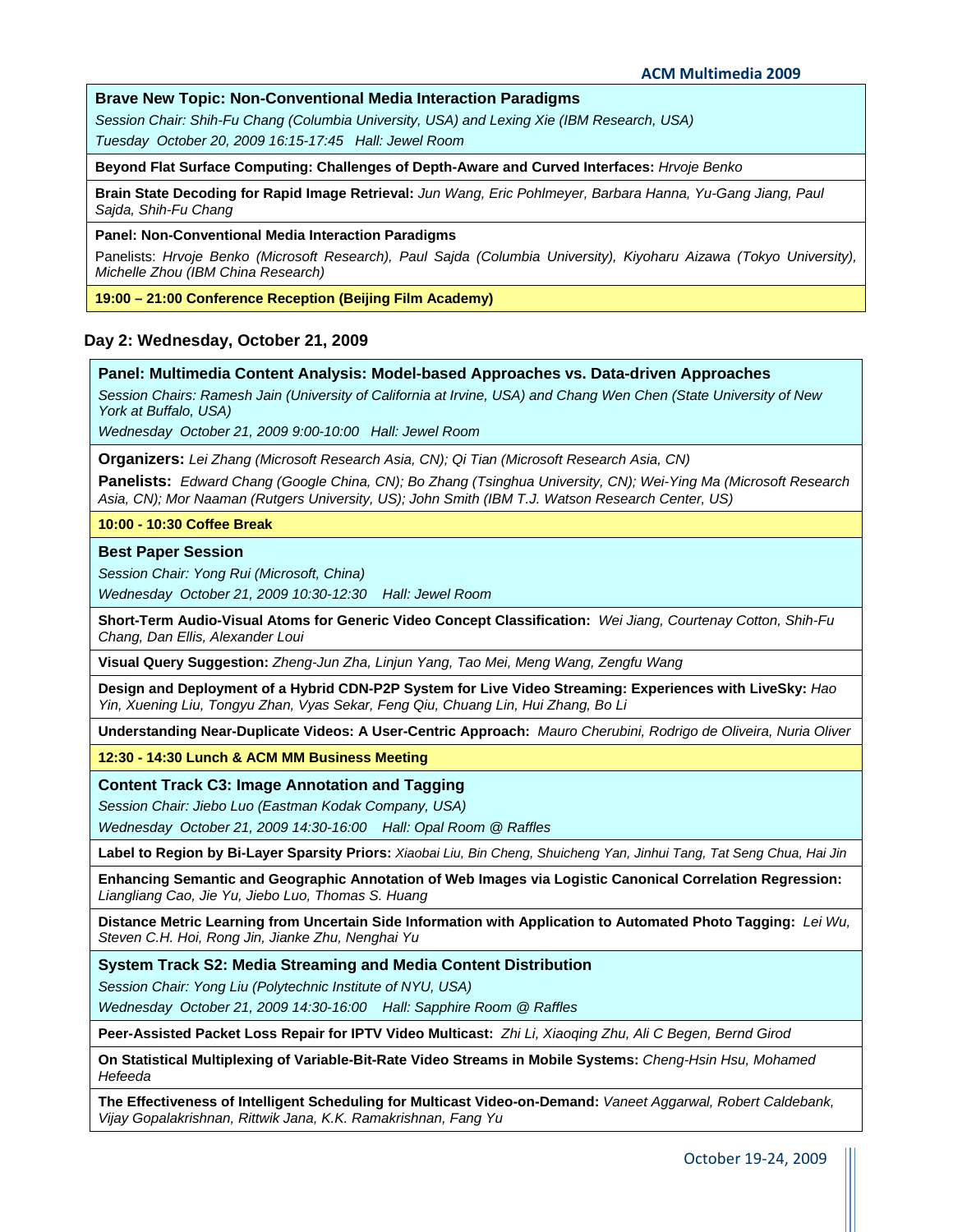#### **Doctoral Symposium**

*Session Chairs: Rainer Lienhart (University of Augsburg, Germany) and Benoit Huet (EURECOM, France) Wednesday October 21, 2009 14:30-16:00 Hall: Amethyst Room @ Raffles*

**Interactive Media Learning Object in Distance and Blended Education:** *Ali Shariq Imran* 

Panelists: Wolfgang Effelsberg (University of Mannheim, Germany), Gerald Friedland (UC Berkeley, USA)

**Classification and Quality Assessment of High Quality Digital Photographs:** *Supheakmungkol SARIN*  Panelists: Tat-Seng Chua (NUS, Singapore), Tao Mei (MSRA, China)

**Content-Based Video Copy Detection:** *Juan Manuel Barrios* 

Panelists: Shin'ichi Satoh (NII, Japan), Chong Wah Ngo (Hong Kong City University)

**Interactive Art Program Track 2: Natural** 

*Session Chair: Frank Nack (University of Amsterdam, The Netherlands) Wednesday October 21, 2009 14:30-16:00 Hall: Meeting Room 8024 @ Beijing Hotel*

**Black Cloud: Patterns Towards Da Future:** *Greg Niemeyer, Antero Garcia, Reza Naima*

**Kosmoscope— A Seismic Observatory:** *Tim Redfern, Mads Haahr*

**The We Are Stardust Installation:** *George Legrady, Javier Villegas, Andres Burbano*

**Technical Demonstration Session 1** 

*Session Chair: Xian-Sheng Hua (Microsoft Research Asia, China) Wednesday October 21, 2009 14:30-16:00 Hall: Multi function Hall @ Beijing Hotel*

**A Demonstration of MobiTree: Progressive 3D Tree Models Streaming on Mobile Clients:** Andra Doran, Sebastien Mondet, Romulus Grigoras, Geraldine Morin, Wei Tsang Ooi, Frederic Boudon

**Argo: Intelligent Advertising Made Possible from Users' Photos:** *Xin-Jing Wang, Mo Yu, Lei Zhang, Wei-Ying Ma*

**Interacting with a Personal Cubic 3D Display:** *Billy Lam, Ian Stavness, Ryan Barr, Sidney Fels*

**Tour the World: a Technical Demonstration of a Web-Scale Landmark Recognition Engine:** *Yan-Tao Zheng, Ming Zhao, Yang Song, Hartwig Adam, Ulrich Buddemeier, Alessandro Bissacco, Fernando Brucher, Tat-Seng Chua, Hartmut Neven, Jay Yagnik*

**ViewFocus: Explore Places of Interests on Google Maps Using Photos with View Direction Filtering:** *Zhiping Luo, Haojie Li, Jinhui Tang, Richang Hong, Tat-Seng Chua*

**Arneb: a Rich Internet Application for Ground Truth Annotation of Videos:** *Thomas Alisi, Marco Bertini, Gianpaolo D'Amico, Alberto Del Bimbo, Andrea Ferracani, Federico Pernici, Giuseppe Serra*

**Sirio: an Ontology-based Web Search Engine for Videos:** *Thomas Alisi, Marco Bertini, Gianpaolo D'Amico, Alberto Del Bimbo, Andrea Ferracani, Federico Pernici, Giuseppe Serra*

**PACER: Toward A Cameraphone-based Paper Interface for Fine-grained and Flexible Interaction with Documents:** *Chunyuan Liao, Qiong Liu*

**A Slide-Ware Application to Support Discursive Presentations:** *Ryan P. Spicer, Yu-Ru Lin, Aisling Kelliher, Hari Sundaram*

**CompositeMap: A Novel Music Similarity Measure for Personalized Multimodal Music Search:** *Bingjun Zhang, Qiaoliang Xiang, Ye Wang, Jialie Shen*

**Haptic Interaction in Augmented Reality:** *Shang Ping Lee, Tran Cong Thien Qui, Shing Chuan Loy, William Russell Pensyl*

**GRVS: A Georeferenced Video Search Engine:** *Sakire Arslan Ay, Lingyan Zhang, Seon Ho Kim, Ma He, Roger Zimmermann*

**MagicPhotobook: Designer Inspired, User Perfected Photo Albums:** *Yuli Gao, Clayton Brian Atkins, Phil Cheatle, Jun Xiao, Xuemei Zhang, Hui Chao, Peng Wu, Daniel Tretter, David Slatter, Andrew Carter, Roland Penny, Chris Willis*

**Sports video retargeting:** *Liang Shi, Jinqiao Wang, Lingyu Duan, Hanqing Lu*

**T-IRS: Textual Query based Image Retrieval System for Consumer Photos:** *Yiming Liu, Dong Xu, Ivor W. Tsang, Jiebo Luo*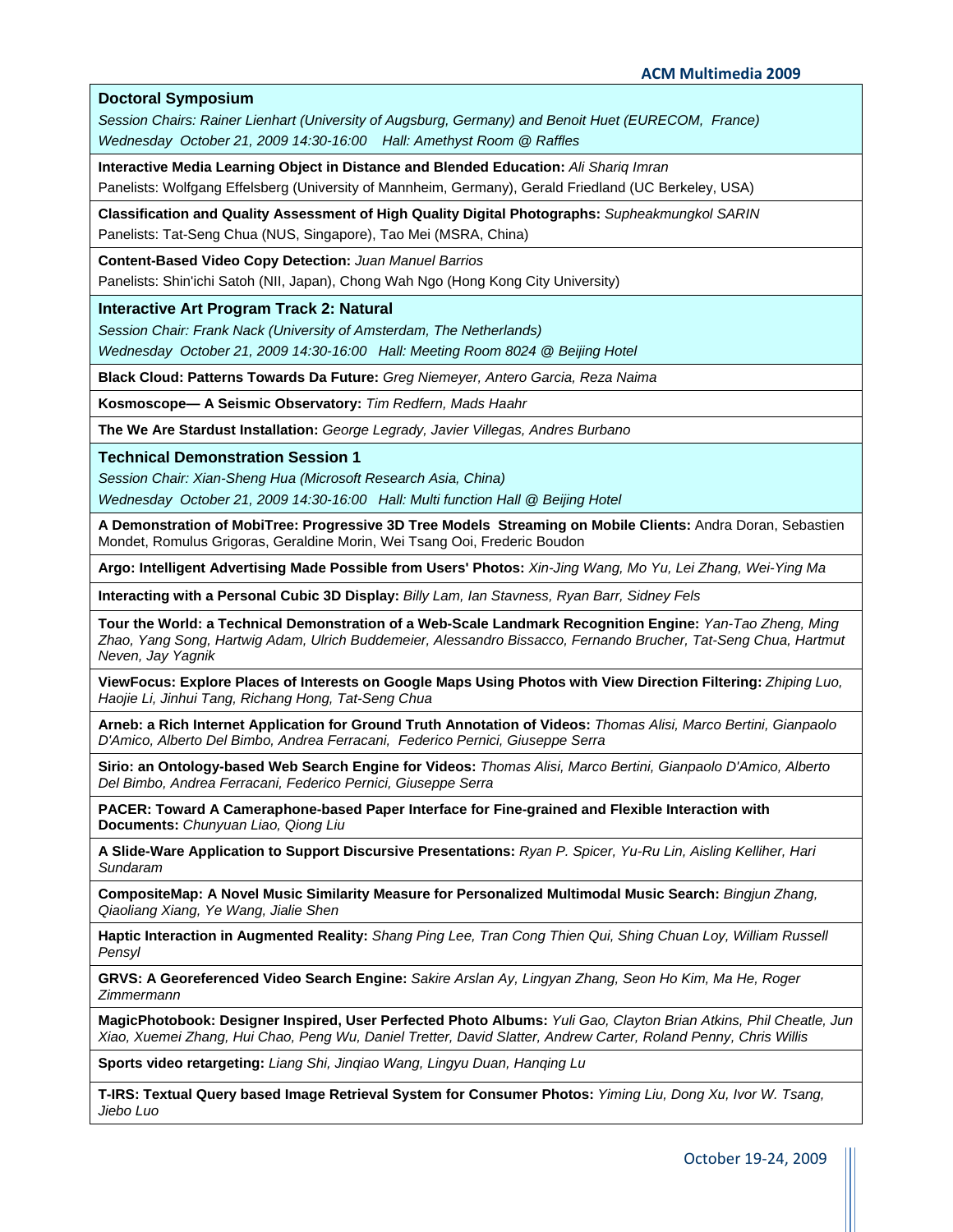**The Future of TV and Media Services: Interactive Live Demo of Fraunhofer FOKUS standardized converged Rich Media and IPTV solution:** *Robert Seeliger, Oliver Friedrich, Stefan Arbanowski*

**Friend Recommendation According to Appearances on Photos:** *Zhipeng Wu, Shuqiang Jiang, Qingming Huang*

**DAVVI: A Prototype for the Next Generation Multimedia Entertainment Platform:** *Dag Johansen, Håvard Johansen, Pål Halvorsen, Tjalve Aarflot, Joseph Hurley, Åge Kvalnes, Cathal Gurrin, Sorin Zav, Bjørn Olstad, Erik Aaberg, Carsten Griwidz, Haakon Riiser, Tore Endestad*

#### **16:00 – 16:30 Coffee Break**

#### **Multimedia Grand Challenge**

*Session Chairs: David Ayman Shamma (Yahoo! Research, USA); Tat-Seng Chua (National University of Singapore, Singapore) and Mor Naaman (Rutgers University, USA)* 

*Wednesday October 21, 2009 16:30-18:00 Hall: Jewel Room*

#### **Google Challenges**

**Towards Google Challenge: Combining Contextual and Social Information for Web Video Categorization:** *Xiao Wu, Wan-Lei Zhao, Chong-Wah Ngo*

**TubeFiler— an Automatic Web Video Categorizer:** *Damian Borth, Jörn Hees, Markus Koch, Adrian Ulges, Christian Schulze, Thomas Breuel, Roberto Paredes*

**Google Challenge: Incremental-Learning for Web Video Categorization on Robust Semantic Feature Space:**  Yicheng Song, Yongdong Zhang, Xu Zhang, Juan Cao, Jingtao Li

#### **Yahoo Challenges**

**Joke-o-mat: Browsing Sitcoms Punchline by Punchline:** *Gerald Friedland, Luke Gottlieb, Adam Janin*

**Dynamic presentation adaptation based on user intent classification:** *Christoph Kofler, Mathias Lux*

**VoxaleadNews: Robust Automatic Segmentation of Video into Browsable Content:** *Julien Law-To, Gregory Grefenstette, Jean-Luc Gauvain*

**Canonical Image Selection and Efficient Image Graph Construction for Large-Scale Flickr Photos:** *Liang-Chi Hsieh, Kuan-Ting Chen, Chien-Hsing Chiang, Yi-Hsuan Yang, Guan-Long Wu, Chun-Sung Ferng, Hsiu-Wen Hsueh, Angela Charng-Rurng Tsai, Winston H. Hsu*

#### **HP Challenges**

**Extracting Informative Images from Web News Pages via Imbalanced Classification:** *Wei Gong, Hangzai Luo, Jianping Fan*

*Identifying Auxiliary Web Images Using Combination of Analyses: Tewson Seeoun, Choochart Haruechaiyasak*, *Toshiaki Kondo*

**Cewe Challenges** 

**FreeEye - Intuitive Summarisation of Photo Collections:** *Kan Ren, Risto Sarvas, Janko Calic*

**Automatic Summarization of Travel Photos Using Near-Duplication Detection and Feature Filtering:** *Wei-Ta Chu, Chia-Hung Lin*

**Personal Photo Album Summarization:** *Pinaki Sinha, Hamed Pirsiavash, Ramesh Jain*

**Accenture Challenge** 

**Sports Wizard: Sports Video Browsing Based on Semantic Concepts and Game Structure:** *Ming-Chun Tien, Yin-Tzu Lin, Ja-Ling Wu*

**Radvision Challenge** 

**HugMe: Synchronous Haptic Teleconferencing:** *Jongeun Cha, Mohamad Eid, Ahmad Barghout, ASM Mahfujur Rahman, Abdulmotaleb El Saddik*

**19:00 – 22:00 Conference Banquet (Beijing Hotel)**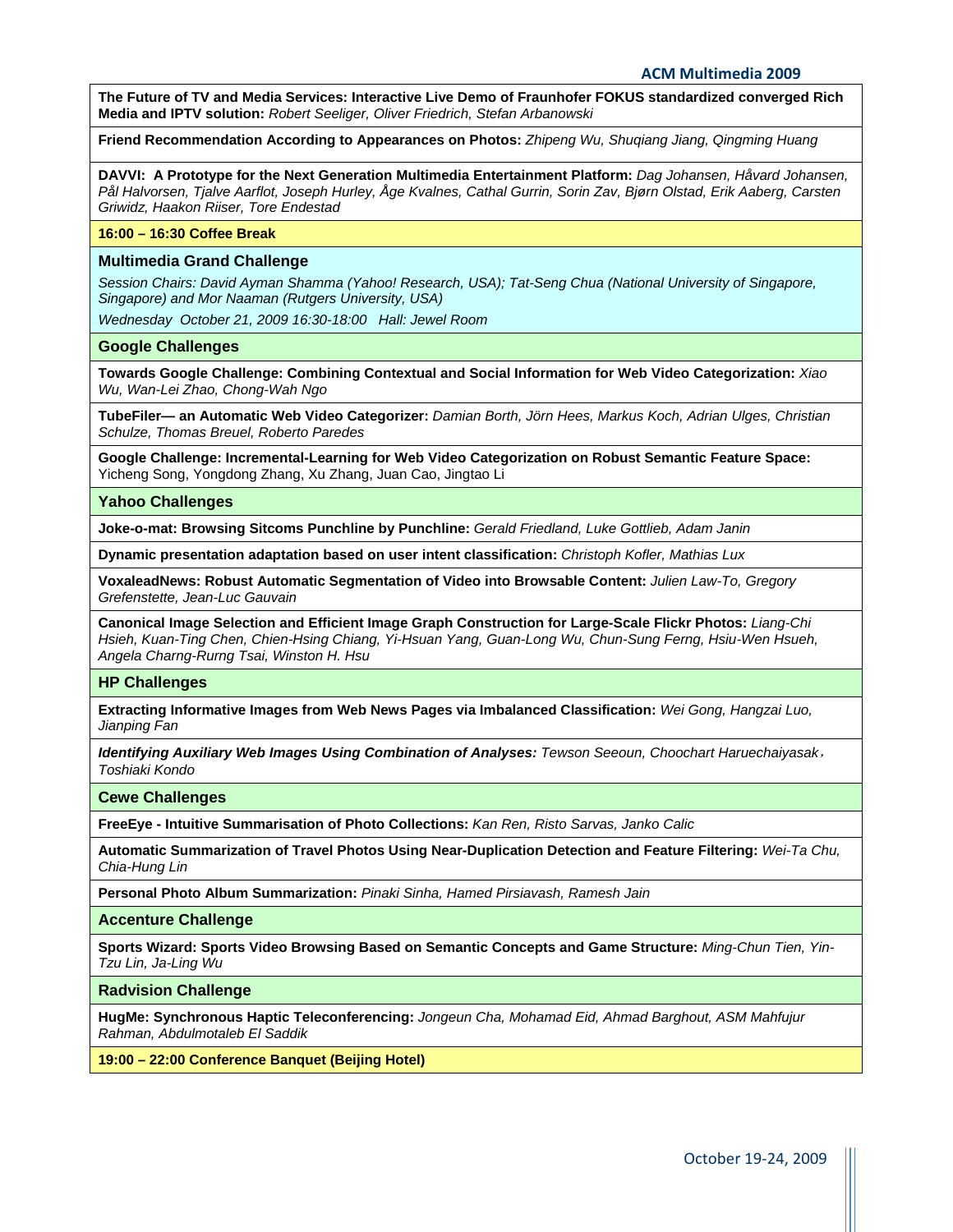### **Day 3: Thursday, October 22, 2009**

#### **Keynote 2**

*Session Chair: Alan Hanjalic (Delft University of Technology, The Netherlands) Thursday October 22, 2009 9:00-10:00 Hall: Jewel Room*

**Quality of Multimedia Experience: Past, Present and Future** 

*Touradj Ebrahimi (Swiss Federal Institute of Technology, Switzerland)*

#### **10:00 - 10:30 Coffee Break**

#### **Content Track C4: Video Analysis**

*Session Chair: Marcel Worring (University of Amsterdam, The Netherlands)* 

*Thursday October 22, 2009 10:30-12:30 Hall: Opal Room @ Raffles*

**Scalable Detection of Partial Near-Duplicate Videos by Visual-Temporal Consistency:** *Hung-Khoon Tan, Chong-Wah Ngo, Richard Hong, Tat-Seng Chua*

**Semantic Context Transfer across Heterogeneous Sources for Domain Adaptive Video Search:** *Yu-Gang Jiang, Chong-Wah Ngo, Shih-Fu Chang*

**Detecting Video Events Based on Action Recognition in Complex Scenes Using Spatio-Temporal Descriptor:**  *Guangyu Zhu, Ming Yang, Kai Yu, Wei Xu, Yihong Gong*

**Ranking with Local Regression and Global Alignment for Cross Media Retrieval:** *Yi Yang, Dong Xu, Feiping Nie, Jiebo Luo, Yueting Zhuang*

**Application Track A2: Context Awareness** 

*Session Chair: Pradeep K. Atrey (University of Winnipeg, Canada) Thursday October 22, 2009 10:30-12:30 Hall: Sapphire Room @ Raffles*

**Accessible Image Search:** *Meng Wang, Bo Liu, Xian-Sheng Hua*

**Consumer Video Retargeting: Context Assisted Spatial-temporal Grid Optimization:** *Liang Shi, Jinqiao Wang, Lingyu Duan, Hanqing Lu*

**Retrieval Based Interactive Cartoon Synthesis via Unsupervised Bi-Distance Metric Learning:** *Yi Yang, Yueting Zhuang, Dong Xu, Yunhe Pan, Dacheng Tao, Steve Maybank*

**FSCAV - Fast Seam Carving for Size Adaptation of Videos:** *Stephan Kopf, Johannes Kiess, Hendrik Lemelson, Wolfgang Effelsberg*

**HCM Track H1: Human-Centered Multimedia** 

*Session Chair: Susanne Boll (University of Oldenburg, Germany) Thursday October 22, 2009 10:30-12:30 Hall: Amethyst Room @ Raffles*

**Using Facial Expressions and Peripheral Physiological Signals as Implicit Indicators of Topical Relevance:**  *Ioannis Arapakis, Ioannis Konstas, Joemon M Jose*

**TuVista: Meeting the Multimedia Needs of Mobile Sports Fans:** *Frank R Bentley, Michael Groble*

**Quality of Experience in Distributed Interactive Multimedia Environments: Toward a Theoretical Framework:**  *Wanmin Wu, Ahsan Arefin, Raoul Rivas, Klara Nahrstedt, Renata Sheppard, Zhenyu Yang*

**A Crowdsourceable QoE Evaluation Framework for Multimedia Content:** *Kuan-Ta Chen, Chen-Chi Wu, Yu-Chun Chang, Chin-Laung Lei*

#### **Video Program**

*Session Chairs: Jie Yang (CMU, USA) and Hari Sundaram (Arizona State University, USA) Thursday October 22, 2009 10:30-12:30 Hall: Meeting Room 8024 @ Beijing Hotel*

**SMALLab: A Mixed-Reality Environment for Embodied and Mediated Learning:** *Aisling Kelliher, David Birchfield, Ellen Campana, Sarah Hatton, Mina Johnson-Glenberg, Christopher Martinez, Loren Olson, Philippos Savvides, Lisa Tolentino, Kelly Phillips, Sibel Uysal*

**TAPESTREA: A New Way to Design Sound:** *Ananya Misra, Ge Wang, Perry R Cook*

**Motion Inpainting and Extrapolation for Special Effect Production:** *Nick C. Tang, Joseph C. Tsai, Hsing-Ying Zhong, Timothy K. Shih, Hong-Yuan Mark Liao*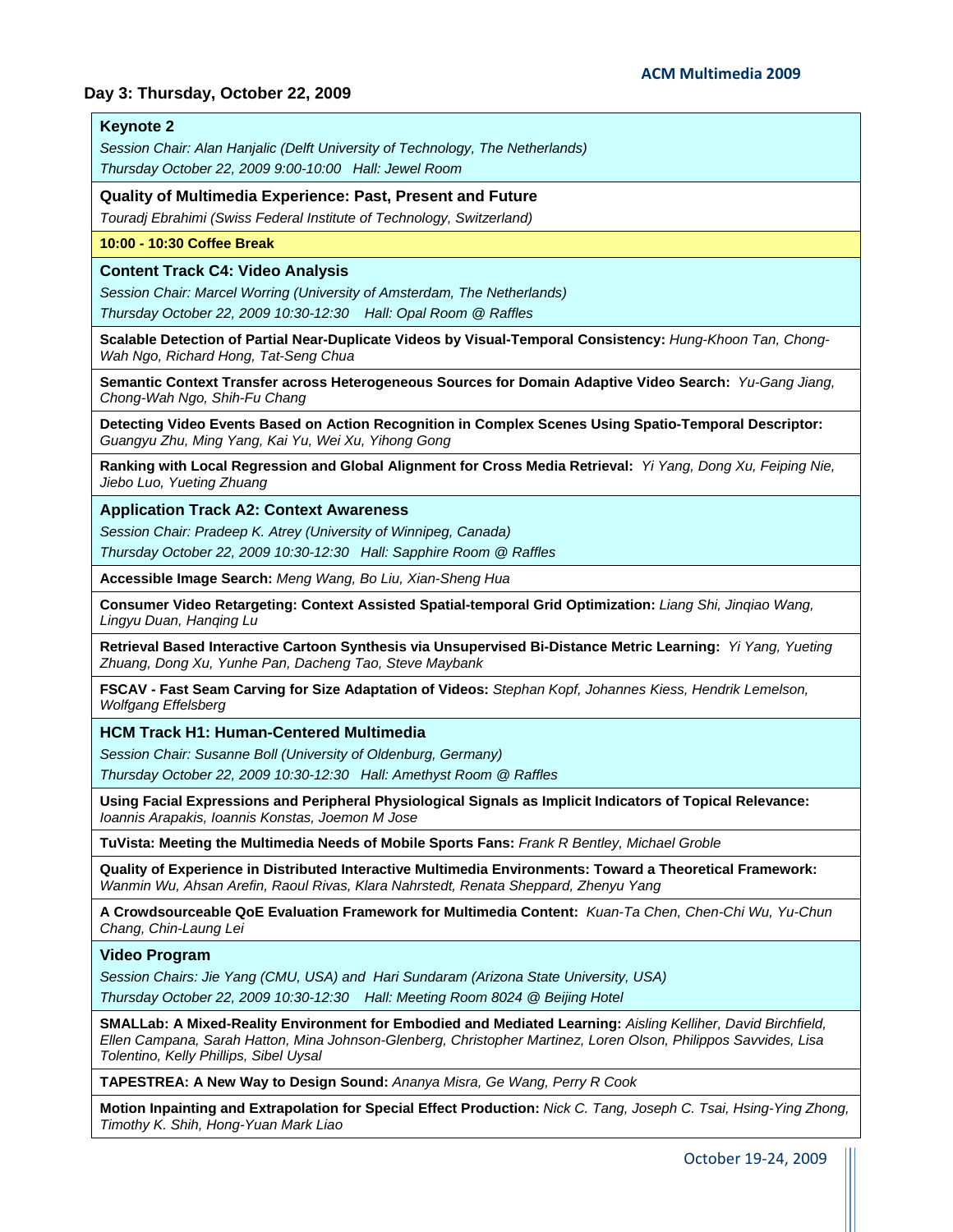**Marking up a World: Physical Markup for Virtual Content Creation:** *Eleanor Rieffel, Sagar Gattepally, Don Kimber, Jun Shingu, Jim Vaughan, John Doherty*

**NextSlidePlease: Agile Hyperpresentations:** *Ryan P Spicer, Yu-Ru Lin, Aisling Kelliher*

**NLVS: A Near-Lossless Video Summarization System:** *Lin-Xie Tang, Tao Mei, Xian-Sheng Hua*

**Applications Track Short Papers Session: Applications and Systems** 

*Session Chair: Baochun Li (University of Toronto, Canada)* 

*Thursday October 22, 2009 10:30-12:30 Hall: Multi function Hall @ Beijing Hotel*

**A Method for Rapid Personalization of Audio Equalization Parameters:** *Andrew T Sabin, Bryan Pardo* 

**Video Reference: Question Answering on YouTube:** *Guangda Li, Zhaoyan Ming, Haojie Li, Tat-Seng Chua*

**Digital Logic Based Encoding Strategies for Steganography on Voice-over-IP:** *Hui Tian,Ke Zhou, Hong Jiang, Dan Feng*

**Integrating Corrections into Digital Ink Playback:** *Richard J. Anderson, Devy Pranowo, Craig M. Prince, Fred Videon*

**Retrieving Multimedia Travel Stories using Location Data and Spatial Queries:** *Gamhewage C de Silva, Kiyoharu Aizawa*

**Visual Summaries of Popular Landmarks from Community Photo Collections:** *Wei-Chao Chen, Agathe Battestini, Natasha Gelfand, Vidya Setlur*

**Location Sensitive Indexing for Image-Based Advertising:** *Dechao Liu, Matthew R. Scott, Rongrong Ji, Wei Jiang, Hongxun Yao, Xing Xie*

**Compressed Domain Spatial Adaptation for H.264 Video:** *Sharmeen Shahabuddin, Razib Iqbal, Ali Nazari, Shervin Shirmohammadi*

**Generating Location Overviews with Images and Tags by Mining User-Generated Travelogues:** *Qiang Hao, Rui Cai, Xin-Jing Wang, Jiang-Ming Yang, Yanwei Pang, Lei Zhang*

**Link Prediction of Multimedia Social Network via Unsupervised Face Recognition:** *Dijun Luo, Heng Huang*

**Smart Batch Tagging of Photo Albums:** *Dong Liu, Meng Wang, Xian-Sheng Hua, Hong-Jiang Zhang*

**Flickr Hypergroups:** *Radu-Andrei Negoescu, Brett Adams, Dinh Phung, Svetha Venkatesh, Daniel Gatica-Perez*

**Interactive Background Blurring:** *Chih-Yu Yan, Ming-Chun Tien, Ja-Ling Wu*

**WOW: Wild-Open Warning for Broadcast Basketball Video Based on Player Trajectory:** *Ming-Hsiu Chang, Ming-Chun Tien, Ja-Ling Wu*

**Seam Carving Extension: a Compression Perspective:** *Nguyen Thi Nhat Anh,, Wenxian Yang, Jianfei Cai*

**Immersive Environments For Rehabilitation Activities:** *Peter Bajcsy, Kenton McHenry, Hye Jung Na, Rahul Malik, Andrew Spencer, Suk Kyu Lee, Rob Kooper, Mike Frogley*

**Wearing a YouTube Hat: Directors, Comedians, Gurus, and User Aggregated Behavior:** *Joan-Isaac Biel, Daniel Gatica-Perez*

**An Outdoor Spatially-Aware Audio Playback Platform exemplified by a Virtual Zoo:** *Graham Healy, Alan Smeaton*

**Semantic Concept Annotation Based on Audio PLSA Model:** *Yuxin Peng, Zhiwu Lu, Jianguo Xiao*

**Personalized Movie Recommendation:** *Anan Liu, Yongdong Zhang, Jintao Li*

**On the Impact of Sequence and Time in Rich Media Advertising:** *Benoit Baccot, Omar Choudary, Romulus Grigoras, Vincent Charvillat*

**Image Retargeting Using Multi-Map Constrained Region Warping:** *Tongwei Ren, Yan Liu, Gangshan Wu*

**GBED: Group Based Event Detection Method for Audio Sensor Networks:** *Qi Li, Huadong Ma* 

**Region-of-Interest Scrambling for Scalable Surveillance Video using JPEG XR:** *Hosik Sohn, Wesley De Neve, Yongman Ro* 

**Adaptive Optimizing Filter for Inter-layer Intra Prediction in SVC:** *Wenhao Zhang, Aidong Men, Kan Chang*

**ISP-Friendly Peer Selection in P2P Networks:** *Zhijie Shen, Roger Zimmermann*

**Improved Detection and Evaluation for JPEG Steganalysis:** *Qingzhong Liu, Andrew H. Sung, Mengyu Qiao*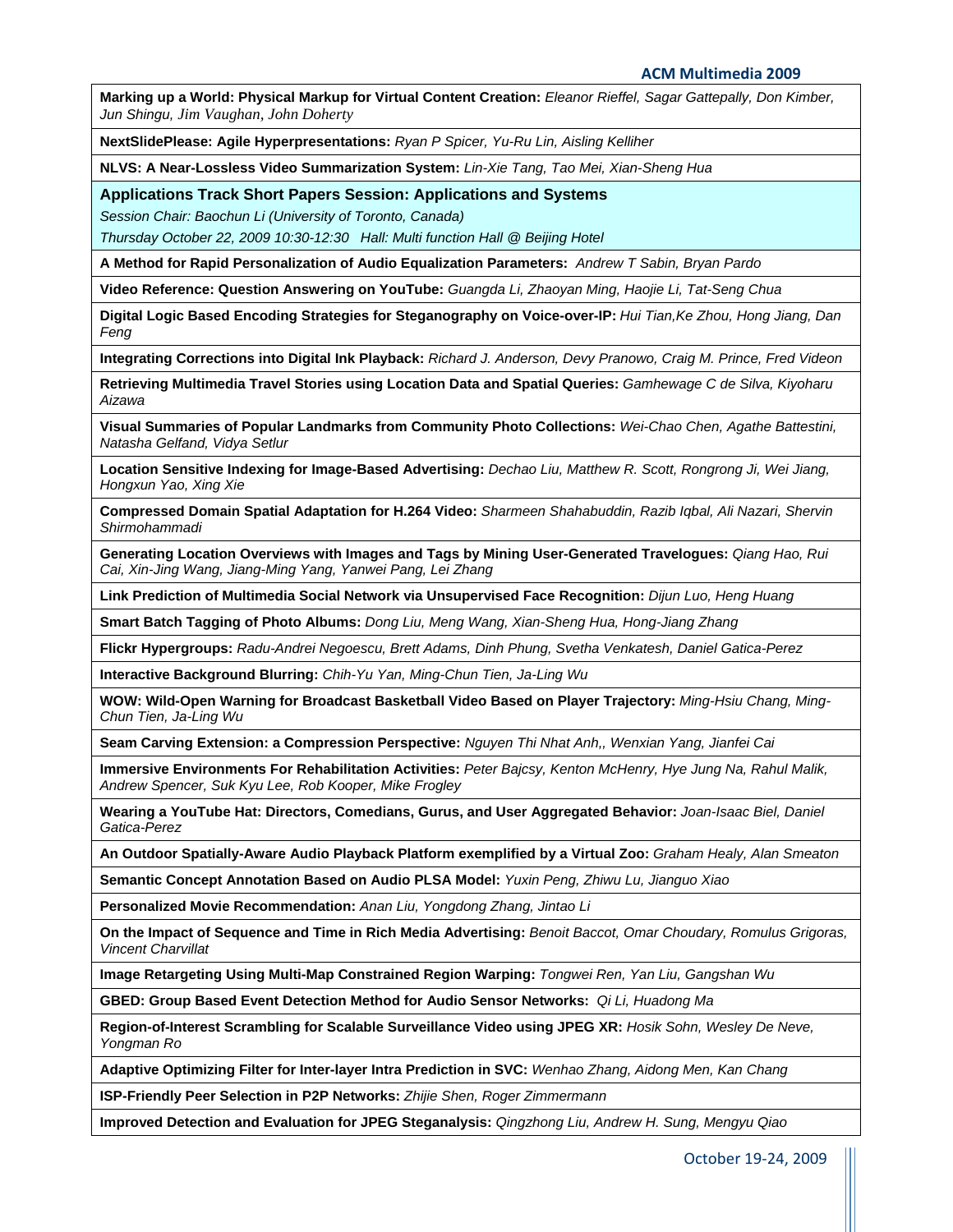**MobileTI: A Portable Tele-Immersive System:** *Wanmin Wu, Raoul Rivas, Ahsan Arefin, Shu Shi, Renata M Sheppard, Bach D Bui, Klara Nahrstedt*

**Towards Characterizing User Interaction with Progressively Transmitted 3D Meshes:** *Ransi Nilaksha De Silva, Wei Cheng, Dan Liu, Wei Tsang Ooi, Shengdong Zhao*

**Video streaming into Virtual Worlds: the effects of virtual screen distance and angle on perceived quality:**  *Pengpeng Ni, Fredrik Gaarder, Carsten Griwodz, Pål Halvorsen*

**On-the-Fly Coding for Real-Time Applications:** *Pierre-Ugo Tournoux, Amine Bouabdallah, Jerome Lacan, Emmanuel Lochin*

**Achieving Color Constancy Across Multiple Cameras:** *Rahul Malik, Peter Bajcsy*

**Complexity Control and Computational Resource Allocation during H.264/SVC Encoding:** *Yih Han Tan, Wei Siong Lee, Jo Yew Tham*

**On the Benefits of Cooperative Video Broadcast over WMANs and WLANs:** *Yi Liu, Cheng-Hsin Hsu, Mohamed Hefeeda*

**Personal Authentication Using Finger Vein Pattern and Finger-Dorsa Texture Fusion:** *Wenming Yang, Xiang Yu, Qingmin Liao*

**12:30 - 14:00 Lunch** 

#### **Panel: Mobile Media Search: Has Media Search Finally Found its Perfect Platform? Part II**

*Session Chairs: Ramesh Jain (University of California at Irvine, USA) and Chang Wen Chen (State University of New York at Buffalo, USA)* 

*Thursday October 22, 2009 14:00-15:30 Hall: Jewel Room*

**Organizers :** *Berna Erol (Ricoh Innovations, US) and Jiebo Luo (Kodak Research Labaratories, US)*

**Panelists:** *Shih-Fu Chang (Columbia University, US); Minoru Etoh (NTT DOCOMO, Japan); Hsiao-Wuen Hon (Microsoft Research Asia, China); Qian Lin (Hewlett-Packard Labs, US); Vidya Setlur (Nokia Research Center, US)*

#### **15:30 - 16:00 Coffee Break**

#### **Content Track C6: Learning and Concept Detection**

*Session Chair: Alberto Del Bimbo [\(University of Firenze](http://videolectures.net/alberto_del_bimbo/), Italy)* 

*Thursday October 22, 2009 16:00-17:30 Hall: Opal Room @ Raffles*

**Inferring Semantic Concepts from Community-Contributed Images and Noisy Tags:** *Jinhui Tang, Shuicheng Yan, Richang Hong, Guo-Jun Qi, Tat-Seng Chua*

**Concept Detectors: How Good is Good Enough?-- A Monte Carlo Simulation Based Approach:** *Robin Aly, Djoerd Hiemstra*

**Learning Semantic Distance from Community-Tagged Media Collection:** *Guo-Jun Qi,Xian-Sheng Hua, Hong-Jiang Zhang*

#### **System Track S3 + HCM Track H2: 3D Mesh Streaming**

*Session Chair: Romulus Grigoras (University of Toulouse, France)* 

*Thursday October 22, 2009 16:00-17:30 Hall: Sapphire Room @ Raffles*

**Streaming 3D Meshes Using Spectral Geometry Images:** *Ying He, Boon-Seng Chew, Dayong Wang, Chu-Hong Hoi, Lap-Pui Chau*

**Peer-Assisted View-Dependent Progressive Mesh Streaming:** *Wei Cheng, Dan Liu, Wei Tsang Ooi*

**Learning Distance Metric for Regression by Semidefinite Programming with Application to Human Age Estimation:** *Bo Xiao, Xiaokang Yang, Yi Xu, Hongyuan Zha*

#### **Open Source Software Competition Session**

*Session Chair: Apostol Natsev (IBM Thomas J. Watson Research Center, USA)* 

*Thursday October 22, 2009 16:00-17:30 Hall: Amethyst Room @ Raffles*

**Caliph & Emir: MPEG-7 Photo Annotation and Retrieval:** *Mathias Lux*

**jReality: A Java library for real-time interactive 3D graphics and audio:** *Steffen Weißmann, Charles Gunn, Peter Brinkmann, Tim Hoffmann, Ulrich Pinkall*